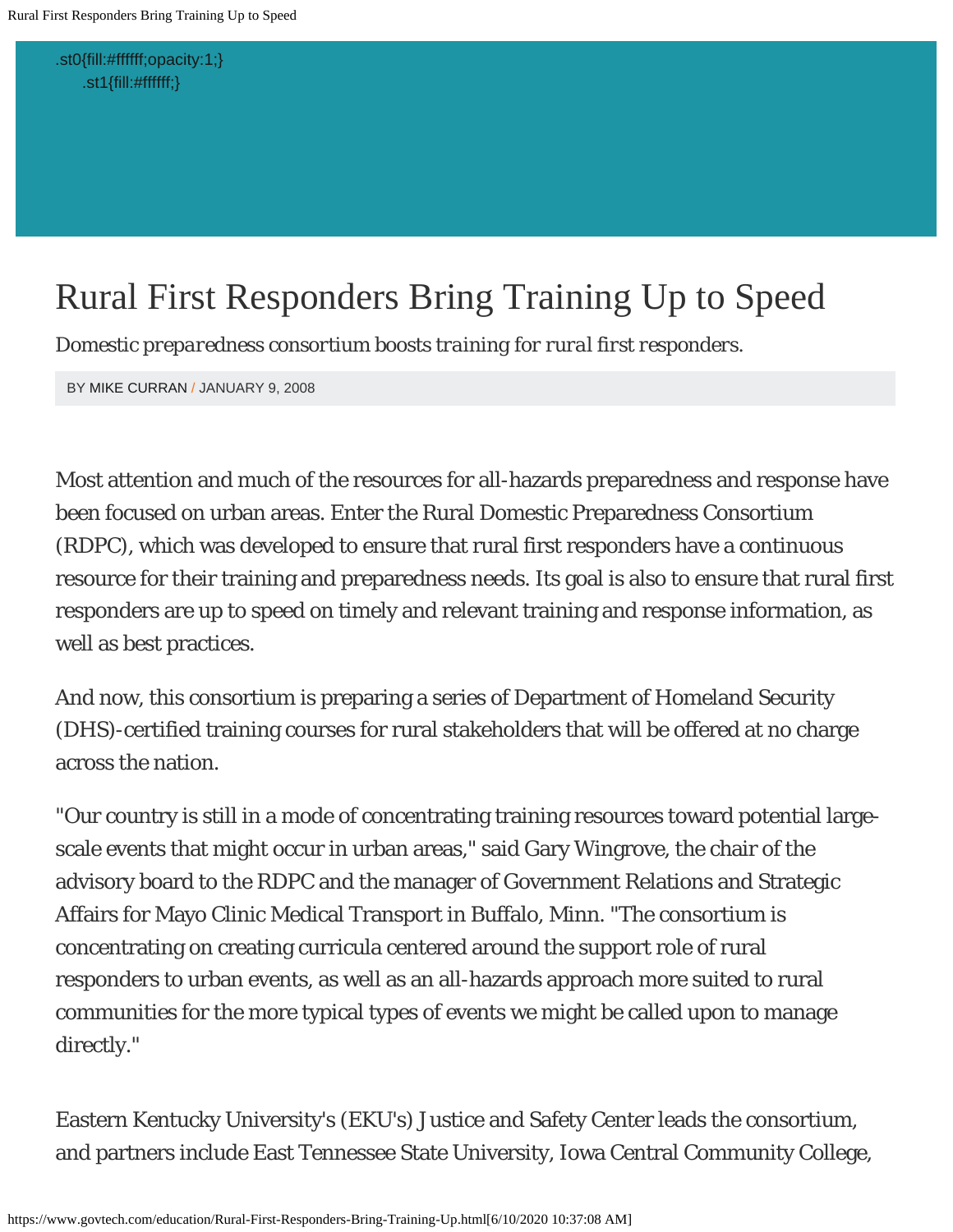# Northwest Arkansas Community College and the University of Findlay in Ohio.

grants.



The construction of business was to identify gaps was to identify gaps in the meland

\$14.1 million since fiscal year 2004, and European State for a structure for a weekly update for in on the latest tech news & initiatives in education email newsletter delivers the latest headlines and analysis of breaking news. Free signup takes less than one minute.

 $\text{security}$  and  $\text{security}$  a regional formulation  $\text{security}$  and  $\text{security}$  and  $\text{security}$ [SUBSCRIBE](https://cms.erepublic.com/common/forms/ajax_form/265?refId=265&refOb=newsletterflyin) | [NOT RIGHT NOW](https://cms.erepublic.com/common/dynamic_modules/newsletter_nag_dont_bother_me?newsletter_id=265)

**×** ×

national needs assessment survey, and the consortium convened a National Rural Emergency Preparedness Summit in September 2007, in Omaha, Neb.

Jo Brosius, director of communications at EKU's Justice and Safety Center, said several pilot training courses are scheduled to begin before the end of 2007. They include Special Event Security Planning for Law Enforcement, developed by the Rural Domestic Preparedness Training Center; Freight Rail Car Incident Response; and Port and Vessel Security for Public Safety Personnel, both developed by the University of Findlay.

"We all feel that we are addressing a gap in a national need," said Mark Alliman, RDPC program manager for the University of Findlay. "As we start rolling these courses out, it will be a lot more evident that we are addressing those gaps and training needs."

### **Training Needs**

The RDPC sent out nearly 3,200 surveys about all-hazards homeland security training needs in summer 2006, and almost 1,000 completed surveys were returned by rural officials in the fields of law enforcement, fire, emergency medical services, public health and general local government.

Planning for terrorism events was identified as the primary training need across all stakeholder groups. However, each group had different priorities. The highest-rated training need for each group was:

- *Law enforcement* -- responder safety and health.
- *Fire service* -- citizen preparedness and participation.
- *Emergency medical service* -- chemical, biological, radiological, nuclear, explosives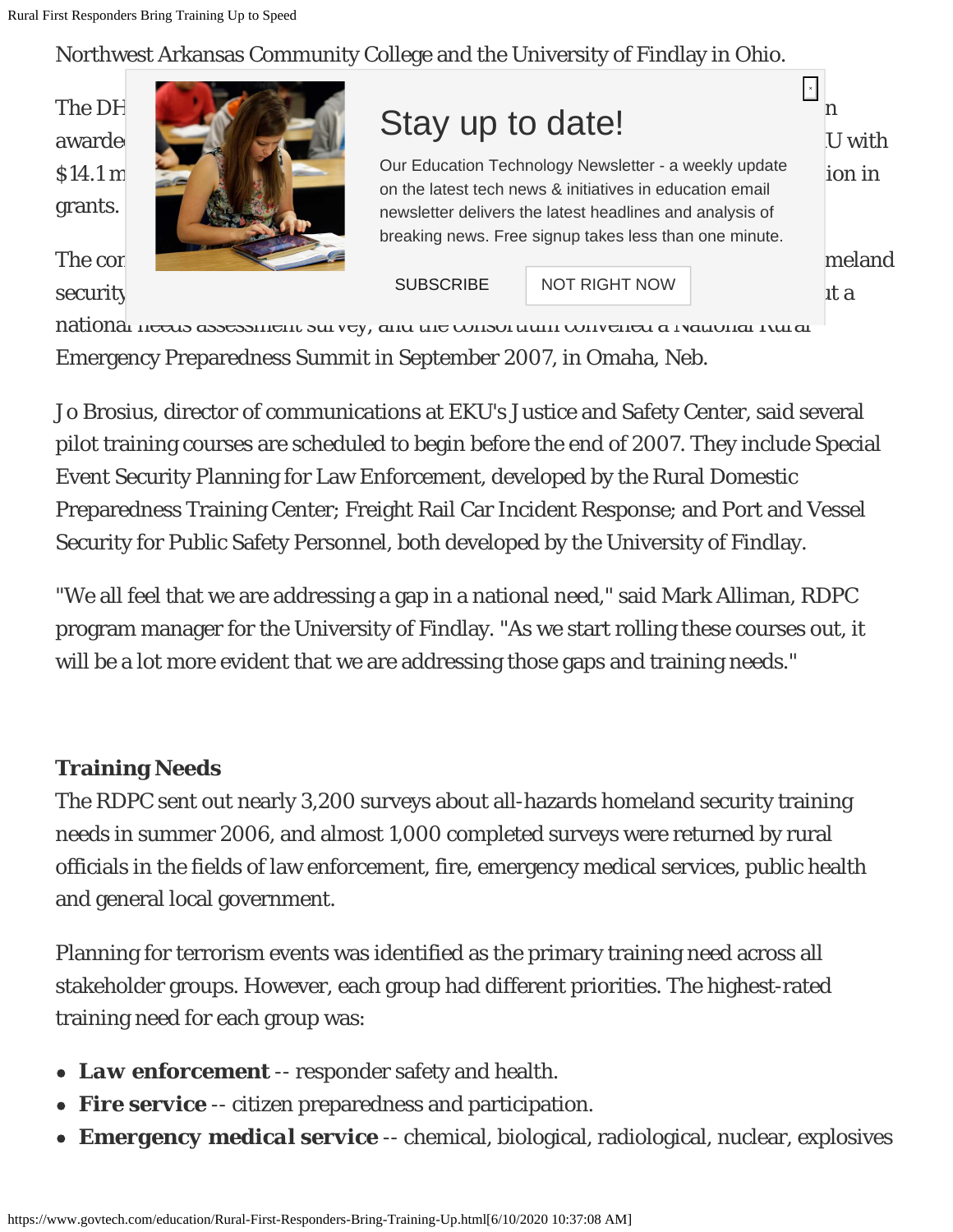(CBRNE) detection.

- *Public health* -- planning for terrorism events.
- *General government* -- weapons of mass destruction/hazardous materials response and decontamination.

It was no surprise that every discipline has significant unmet training needs, Brosius said, adding, "If there were any surprises, it would be that each discipline identified a different area as its top priority in terms of the number of personnel needing training."

The survey results showed that the general government sector has the greatest need for training among all the groups. The RDPC notes that government officials are not often considered first responders. "But oftentimes it is the local mayor, county judge/executive, or city manager who is one of the first officials to address the media and the general public." They are also often the primary contacts for state and federal assistance.

The RDPC plans to follow up with a more detailed survey of the needs of general government officials, work with national associations representing this group, and explore adapting existing training curriculum to the needs of general government officials.

The consortium reports that rural first responders prefer local, hands-on training, although they are generally willing to participate in online and video-conference training sessions.

The RDPC plans to make the National Rural Emergency Preparedness Summit an annual event, to be held in rural communities across the country. Participants in the first summit identified and prioritized 15 critical areas for the RDPC to focus on. The recommendations include evacuation and quarantine, agroterrorism, interoperable communications, surviving the first 48 hours, and post-incident responder and family care.

"Training is something you should do continuously, but it's difficult, especially when you look at volunteers," Alliman said. "And that's just a fact of rural America. We need to let folks like that know that RDPC is there, and we have listened to them, and we're putting good training programs together to help address their needs."

#### *Michael P. Curran is a writer who lives in Westchester County, N.Y.*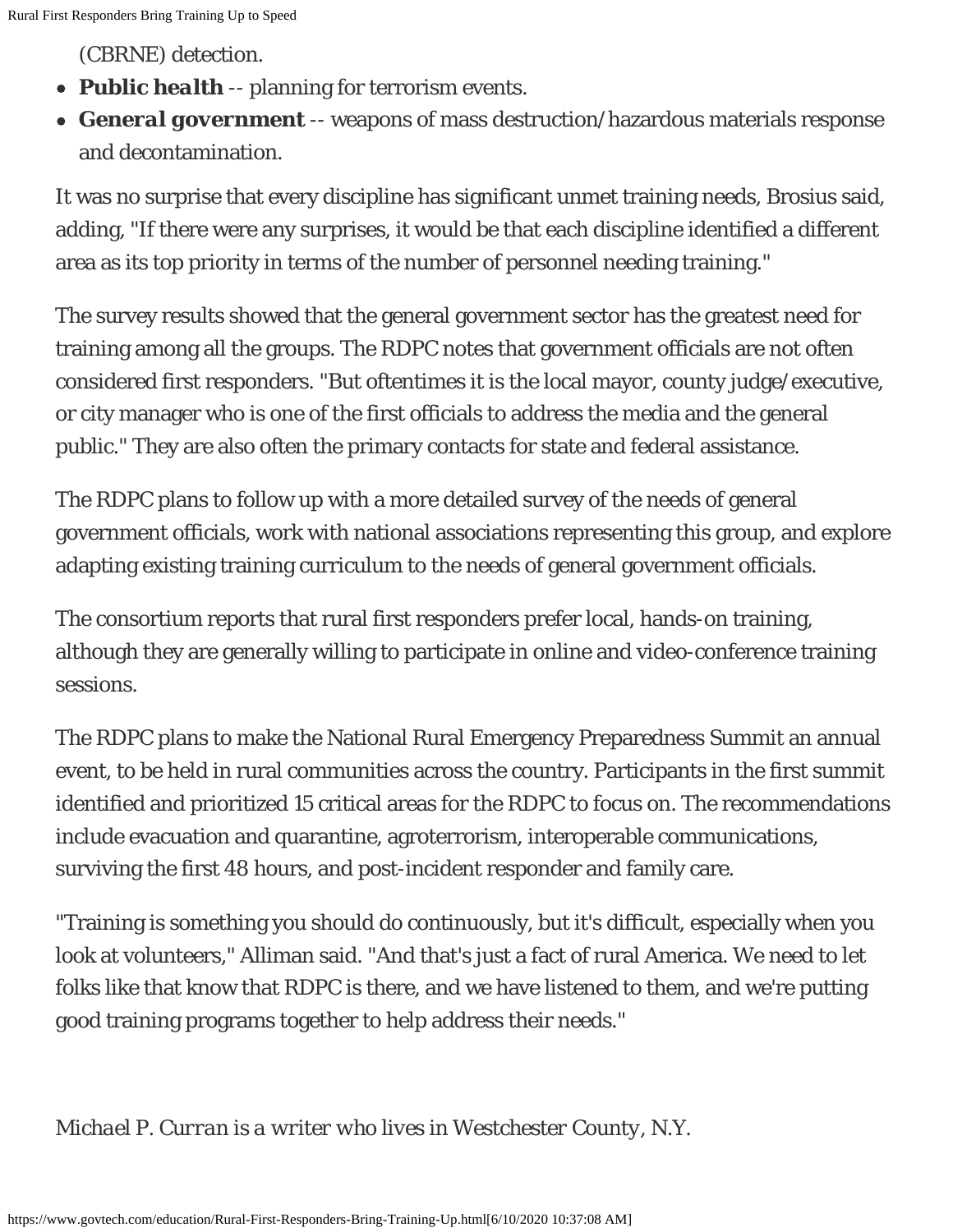#### READ MORE

## [California Governor Orders Additional Resources and Personnel to Prepare for Dangerous](https://www.govtech.com/public-safety/California-Governor-Orders-Additional-Resources-and-Personnel_to_Prepare_for_Dangerous_Fire_Season.html) [Fire Season](https://www.govtech.com/public-safety/California-Governor-Orders-Additional-Resources-and-Personnel_to_Prepare_for_Dangerous_Fire_Season.html)

[Mike Curran](https://www.govtech.com/authors/98565084.html) Contributing Writer

[MORE FROM CENTER FOR DIGITAL EDUCATION](https://www.govtech.com/education) FRIISEMENT

#### FEATURED RESOURCES

SPONSORED [Cyber Security Best Practices to Protect Your School](https://cms.erepublic.com/common/dynamic_modules/pass_through/129180?promo_code=gt_papers_education)

SPONSORED

[Distance Learning and CARES Funding: What You Need to Know](https://cms.erepublic.com/common/dynamic_modules/pass_through/128819?promo_code=gt_papers_education)

SPONSORED

[An Evolving Student Experience: Technology Trends in Higher Education](https://cms.erepublic.com/common/dynamic_modules/pass_through/128753?promo_code=gt_papers_education)

[MORE RESOURCES](https://www.govtech.com/paper)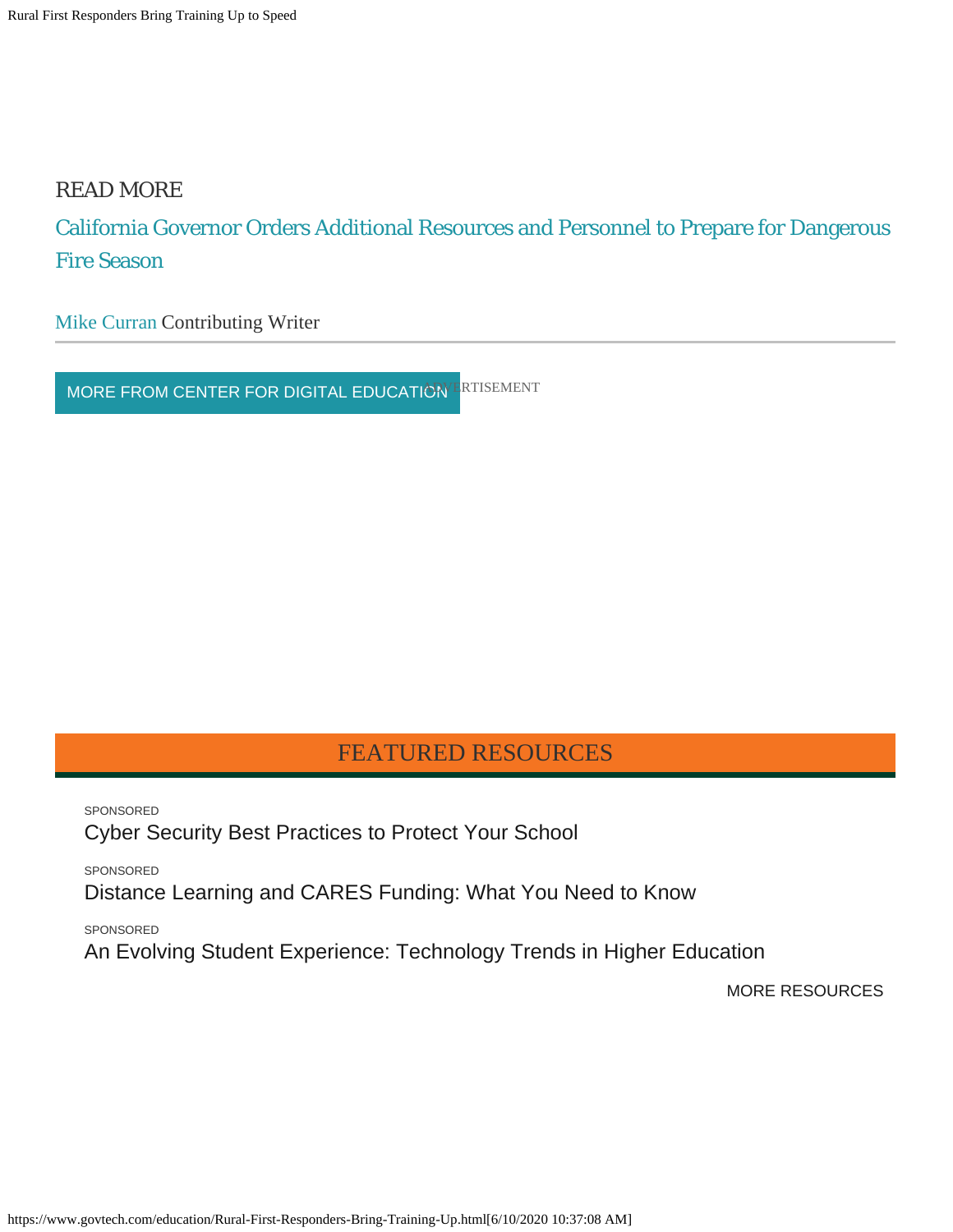ADVERTISEMENT

#### SPONSORED ARTICLES



# [Achieve Security](https://www.govtech.com/education/higher-ed/Achieve-Security-and-Resiliency-with-Fortinet-on-Oracle-Cloud-Infrastructure.html?promo_code=article) [and Resiliency with](https://www.govtech.com/education/higher-ed/Achieve-Security-and-Resiliency-with-Fortinet-on-Oracle-Cloud-Infrastructure.html?promo_code=article) [Fortinet on Oracle](https://www.govtech.com/education/higher-ed/Achieve-Security-and-Resiliency-with-Fortinet-on-Oracle-Cloud-Infrastructure.html?promo_code=article) [Cloud Infrastructure](https://www.govtech.com/education/higher-ed/Achieve-Security-and-Resiliency-with-Fortinet-on-Oracle-Cloud-Infrastructure.html?promo_code=article)

Like many industries today, the education vertical has largely embraced BYOD programs for the myriad benefits they provide. However, the implementation of BYOD also means a network that contains many untrusted and potentially infected devices at any time, each generating traffic that requires granular visibility and monitoring, and the timely identification of potential threats.



# [The Dawn of the](https://www.govtech.com/education/news/The-Dawn-of-the-Digital-Learner.html?promo_code=article) [Digital Learner](https://www.govtech.com/education/news/The-Dawn-of-the-Digital-Learner.html?promo_code=article)

With many educational organizations shifting their entire schedules to distance learning tools or full virtual environments indefinitely, never has the statement "we are all in this together" been more poignant.



[Distance Learning](https://www.govtech.com/education/news/Distance-Learning-Expands-with-Webex-Education-Connector-in-Learning-Management-Systems.html?promo_code=article) [Expands with](https://www.govtech.com/education/news/Distance-Learning-Expands-with-Webex-Education-Connector-in-Learning-Management-Systems.html?promo_code=article) [Webex Education](https://www.govtech.com/education/news/Distance-Learning-Expands-with-Webex-Education-Connector-in-Learning-Management-Systems.html?promo_code=article) [Connector in](https://www.govtech.com/education/news/Distance-Learning-Expands-with-Webex-Education-Connector-in-Learning-Management-Systems.html?promo_code=article) [Learning](https://www.govtech.com/education/news/Distance-Learning-Expands-with-Webex-Education-Connector-in-Learning-Management-Systems.html?promo_code=article) [Management](https://www.govtech.com/education/news/Distance-Learning-Expands-with-Webex-Education-Connector-in-Learning-Management-Systems.html?promo_code=article) **[Systems](https://www.govtech.com/education/news/Distance-Learning-Expands-with-Webex-Education-Connector-in-Learning-Management-Systems.html?promo_code=article)** 

Over the past two months, the number of students and faculty using the Webex Education Connector has grown 770%.

#### PLATFORMS & PROGRAMS